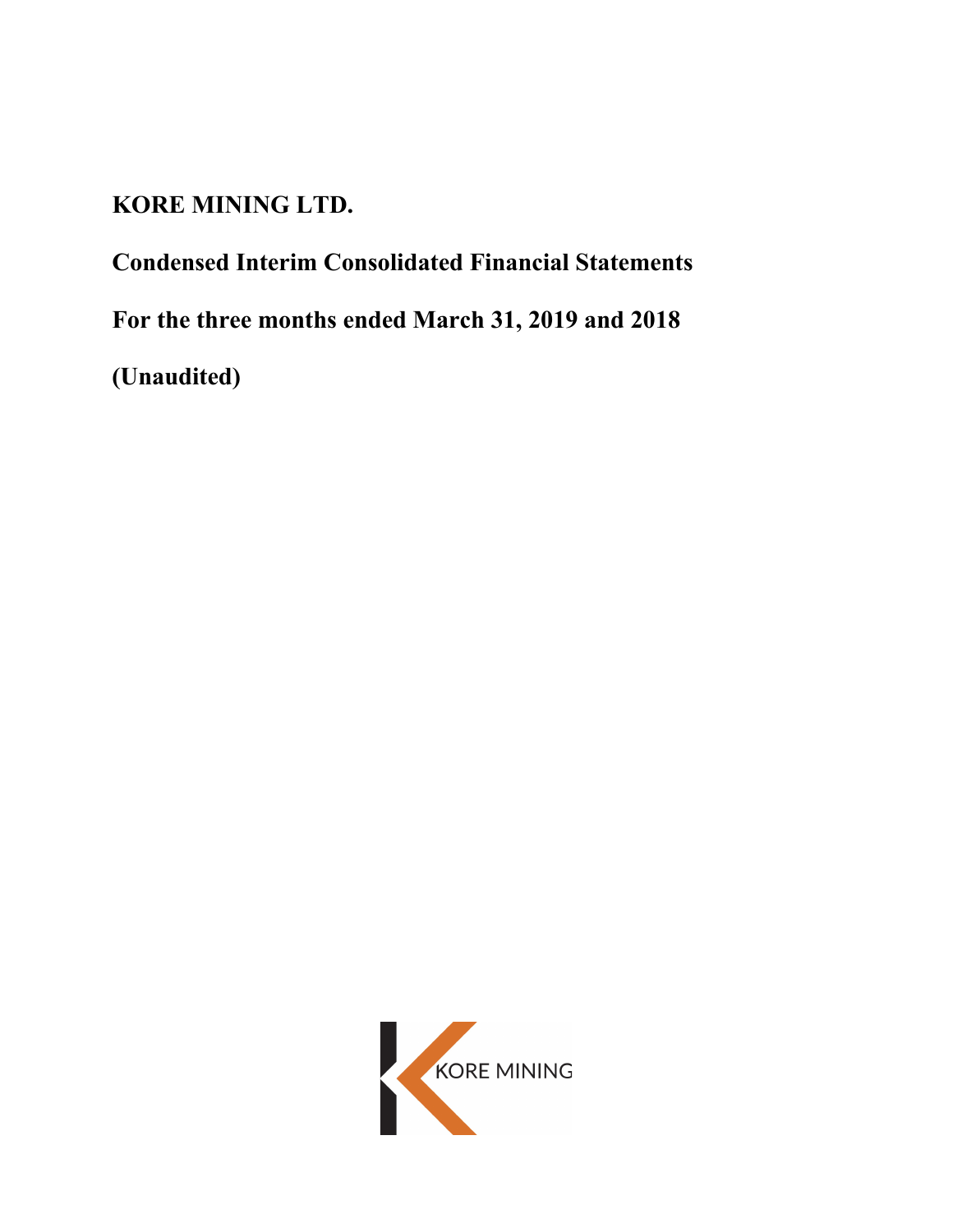## **NOTICE OF NO AUDITOR REVIEW**

The accompanying unaudited condensed interim consolidated financial statements of KORE Mining Ltd. (the "Company") have been prepared by and are the responsibility of the Company's management.

In accordance with National Instrument 51-102, the Company discloses that its independent auditor has not performed a review of these condensed interim consolidated financial statements.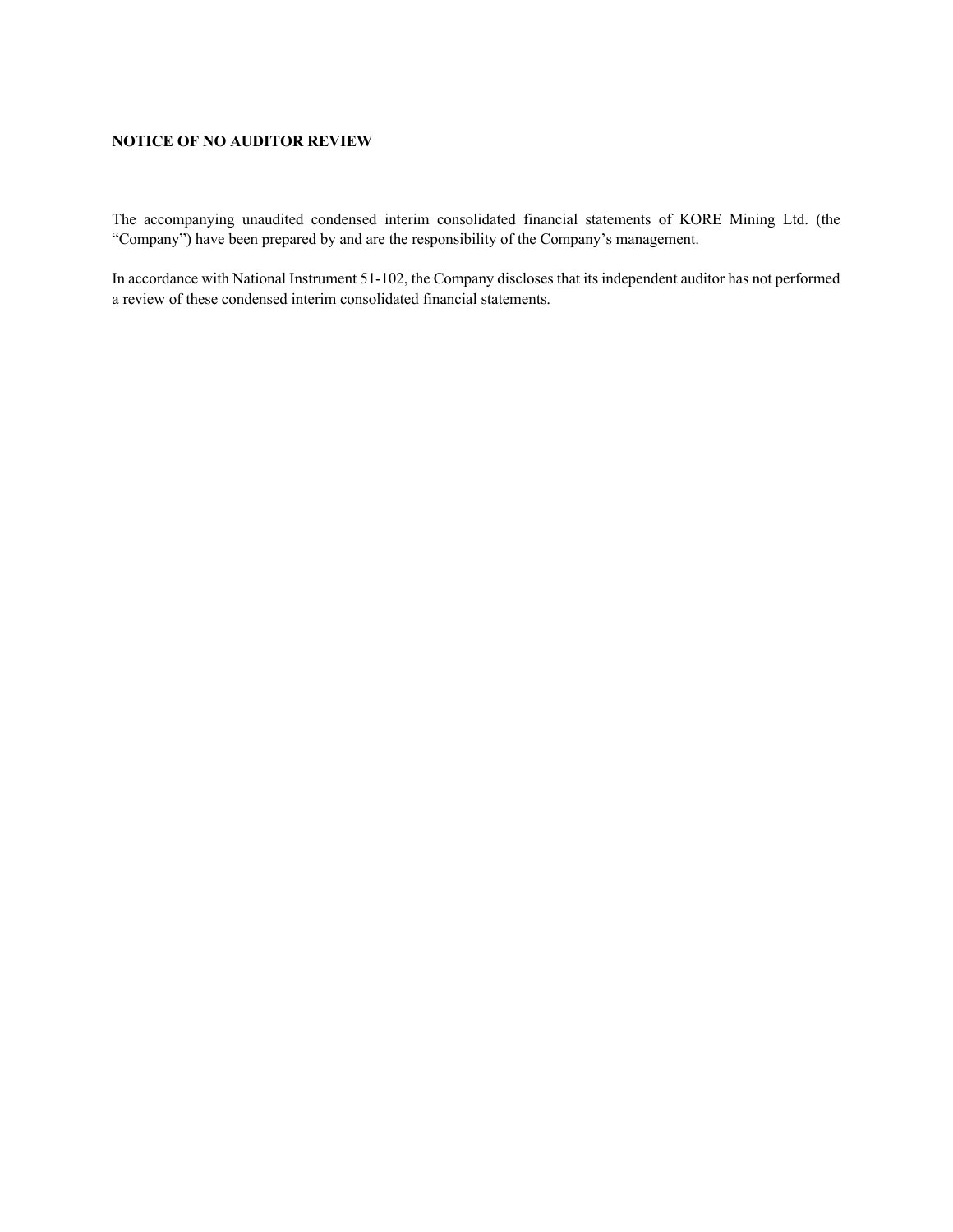# **KORE MINING LTD. Condensed Interim Consolidated Statements of Financial Position** (unaudited) *(Expressed in Canadian dollars)*

Director Director

| As at                                         |                |                           | March 31, 2019    | December 31, 2018 |
|-----------------------------------------------|----------------|---------------------------|-------------------|-------------------|
|                                               | Note           |                           |                   |                   |
| <b>Current assets</b>                         |                |                           |                   |                   |
| Cash and cash equivalents                     |                | \$                        | 41,819            | \$<br>30,620      |
| Amounts receivable                            |                |                           | 8,315             | 59,568            |
| Advances and prepaid expenses                 | 5              |                           | 388,080           | 461,555           |
| <b>Total current assets</b>                   |                |                           | 438,214           | 551,743           |
| <b>Non-current assets</b>                     |                |                           |                   |                   |
| Deferred transaction costs                    | 11             |                           | 34,184            |                   |
| Deposit                                       |                |                           | 10,000            | 10,000            |
| Mineral properties                            | 6              |                           | 1,597,629         | 1,612,792         |
| <b>Total assets</b>                           |                | $\mathbf S$               | 2,080,027         | \$<br>2,174,535   |
|                                               |                |                           |                   |                   |
| <b>Current liabilities</b>                    |                |                           |                   |                   |
| Accounts payable                              |                | \$                        | 904,832           | \$<br>841,766     |
| Due to related parties                        | 8              |                           | 899,100           | 635,746           |
| <b>Total liabilities</b>                      |                |                           | 1,803,932         | 1,477,512         |
| <b>Shareholders' equity</b>                   |                |                           |                   |                   |
| Share capital                                 | $\tau$         |                           | 6,306,463         | 6,306,463         |
| Warrants                                      |                |                           | 573,516           | 573,516           |
| Reserves                                      |                |                           | 455,971           | 341,739           |
| Deficit                                       |                |                           | (7,047,241)       | (6, 535, 002)     |
| Accumulated other comprehensive income (loss) |                |                           | (12, 614)         | 10,307            |
| Total shareholders' equity                    |                |                           | 276,095           | 697,023           |
| Total shareholders' equity and liabilities    |                | $\boldsymbol{\mathsf{S}}$ | 2,080,027         | \$<br>2,174,535   |
|                                               |                |                           |                   |                   |
| Going concern                                 | $\overline{2}$ |                           |                   |                   |
| Subsequent events                             | 11             |                           |                   |                   |
| Approved by the Board of Directors:           |                |                           |                   |                   |
| "James Hynes"                                 |                |                           | "Adrian Rothwell" |                   |
|                                               |                |                           |                   |                   |

*The accompanying notes are an integral part of these condensed interim consolidated financial statements*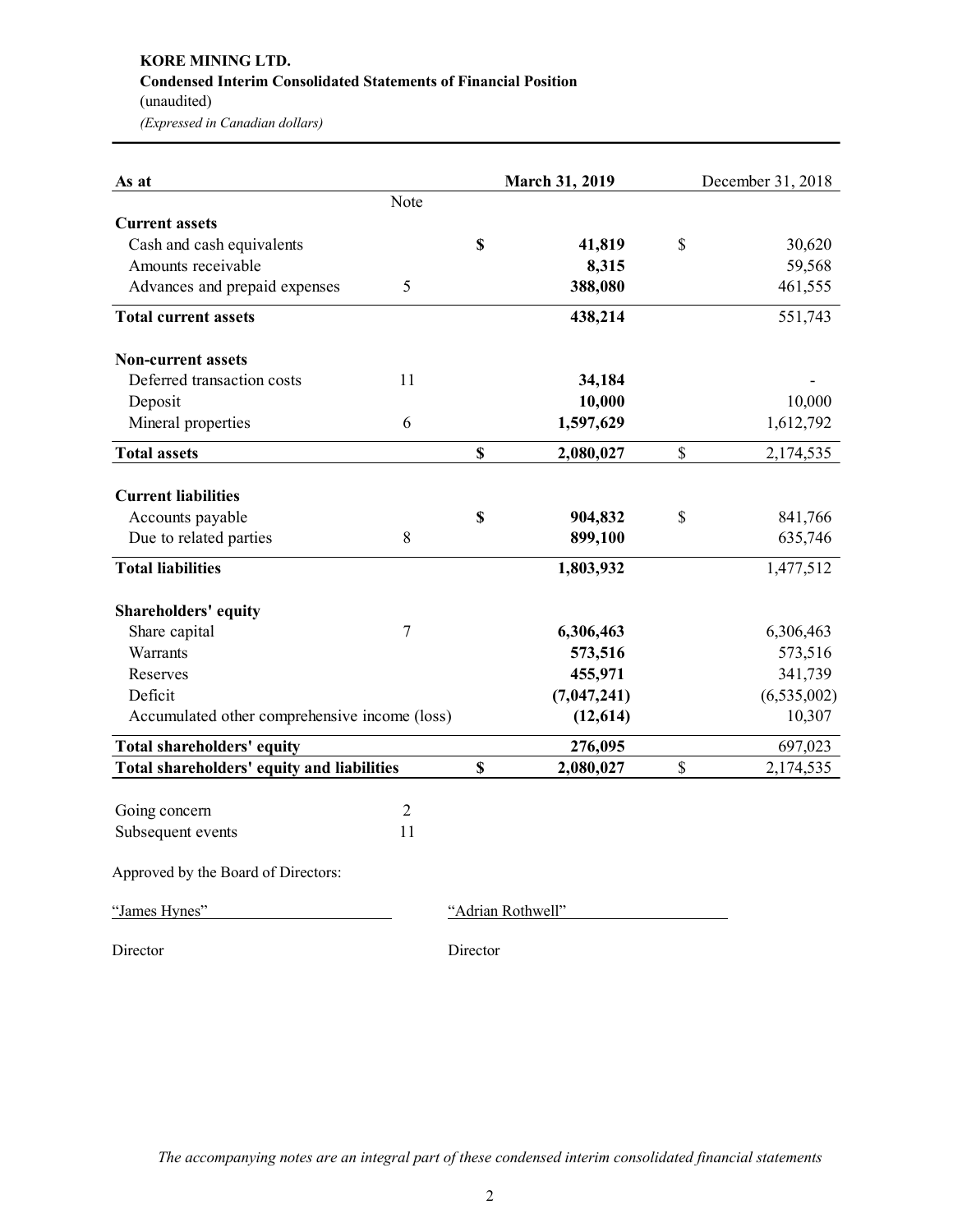# **KORE MINING LTD. Condensed Interim Consolidated Statements of Loss and Comprehensive Loss** (unaudited) *(Expressed in Canadian dollars)*

|                                                          |      | For the three<br>months ended<br>March 31, 2019 | For the three<br>months ended<br>March 31, 2018 |
|----------------------------------------------------------|------|-------------------------------------------------|-------------------------------------------------|
|                                                          | Note |                                                 |                                                 |
| <b>Expenses</b>                                          |      |                                                 |                                                 |
| Exploration and evaluation expenses                      | 6    | \$<br>22,984                                    | \$<br>221,897                                   |
| Management fees, salaries and corporate advisory fees    | 8    | 137,903                                         | 135,500                                         |
| General and administration                               |      | 48,950                                          | 33,377                                          |
| Marketing, advisory and investor relations               |      | 136,829                                         | 21,987                                          |
| Professional fees                                        |      | 54,044                                          | 7,560                                           |
| Share-based payments                                     | 7    | 114,232                                         | 145,422                                         |
|                                                          |      | 514,942                                         | 565,743                                         |
| Other income/expense                                     |      |                                                 |                                                 |
| Interest and finance (income) expense                    |      | (112)                                           | 194                                             |
| Foreign exchange (gain) loss                             |      | (2,591)                                         | (1,247)                                         |
|                                                          |      | (2,703)                                         | (1,053)                                         |
| Net loss for the period                                  |      | \$<br>512,239                                   | \$<br>564,690                                   |
| Item that may be subsequently reclassified to net income |      |                                                 |                                                 |
| Cumulative translation adjustment                        |      | (22, 921)                                       | (12,894)                                        |
| Comprehensive loss for the period                        |      | \$<br>489,318                                   | \$<br>551,796                                   |
| Basic and fully diluted loss per common share            |      | \$<br>0.01                                      | \$<br>0.02                                      |
| Weighted average number of common shares outstanding     |      | 71,241,914                                      | 17,907,220                                      |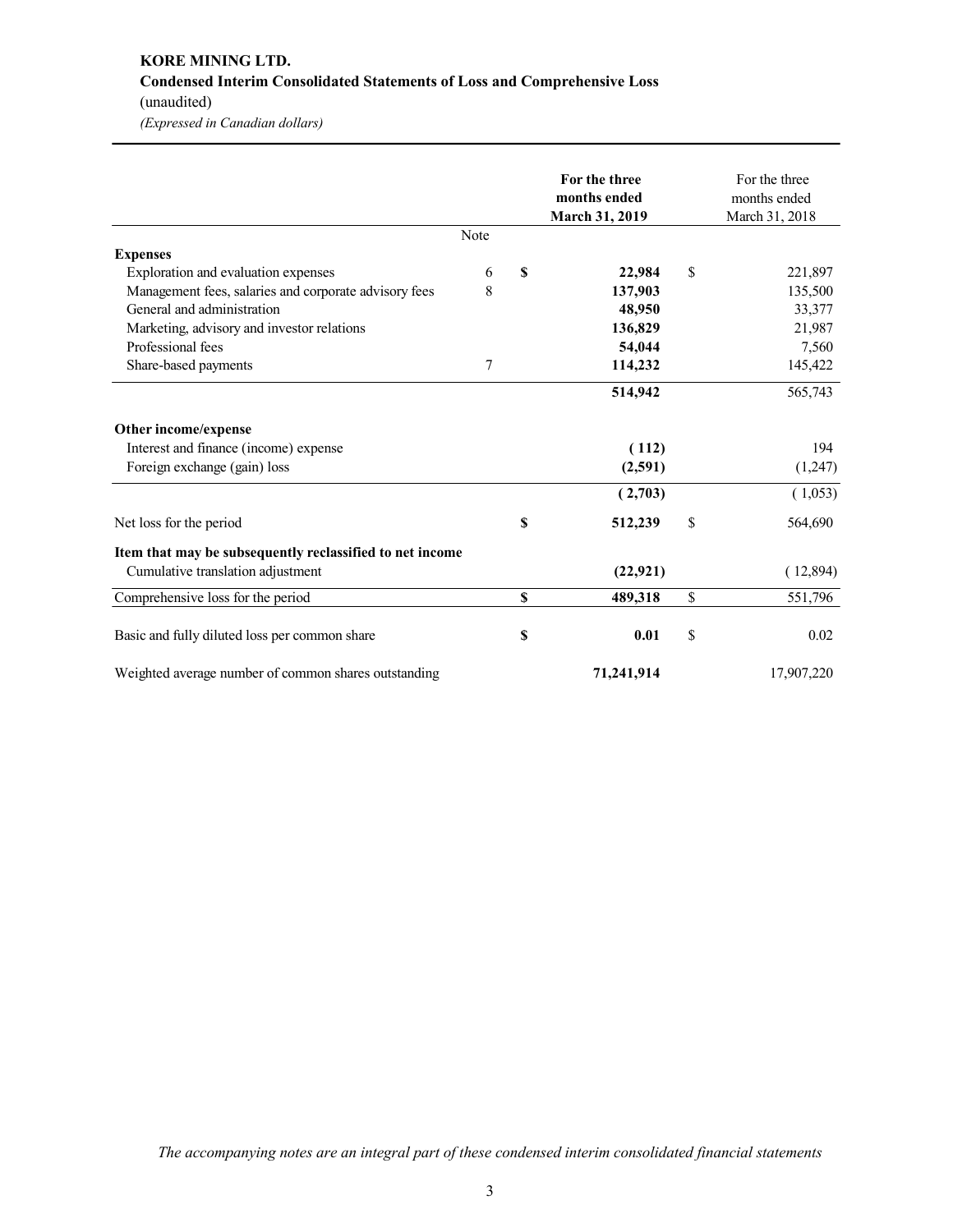# **KORE MINING LTD. Condensed Interim Consolidated Statements of Cash Flows** (unaudited)

*(Expressed in Canadian dollars)*

|                                                                                             |    | For the three months ended<br>March 31, 2019 | For the three months ended<br>March 31, 2018 |           |  |
|---------------------------------------------------------------------------------------------|----|----------------------------------------------|----------------------------------------------|-----------|--|
|                                                                                             |    |                                              |                                              |           |  |
| <b>CASH USED IN OPERATING ACTIVITIES</b>                                                    |    |                                              |                                              |           |  |
| Loss for the period                                                                         | \$ | (512, 239)                                   | \$                                           | (564,690) |  |
| Items not involving cash:                                                                   |    |                                              |                                              |           |  |
| Share-based payments                                                                        |    | 114,232                                      |                                              | 145,422   |  |
| Unrealized foreign exchange losses                                                          |    |                                              |                                              | (2,357)   |  |
| Changes in non-cash working capital items:                                                  |    |                                              |                                              |           |  |
| Amounts receivable                                                                          |    | 51,252                                       |                                              | 12,202    |  |
| Prepaid expenses and advances                                                               |    | 73,475                                       |                                              |           |  |
| Advances                                                                                    |    |                                              |                                              | (61,330)  |  |
| Accounts payable                                                                            |    | 292,236                                      |                                              | 427,188   |  |
|                                                                                             |    | 18,956                                       |                                              | (43, 565) |  |
| <b>FINANCING ACTIVITIES</b>                                                                 |    |                                              |                                              |           |  |
| Issuance costs                                                                              |    |                                              |                                              | (9,922)   |  |
|                                                                                             |    |                                              |                                              | (9,922)   |  |
| Impact of changes in foreign exchange                                                       |    | (7, 757)                                     |                                              |           |  |
| Change in cash                                                                              |    | 11,199                                       |                                              | (53, 487) |  |
| Cash at beginning of period                                                                 |    | 30,620                                       |                                              | 88,694    |  |
| Cash at end of period                                                                       | S  | 41,819                                       | \$                                           | 35,207    |  |
| Supplemental cash flow information:<br>Deferred transaction costs incurred through accounts |    |                                              |                                              |           |  |
| payable                                                                                     | \$ | 34,184                                       | \$                                           |           |  |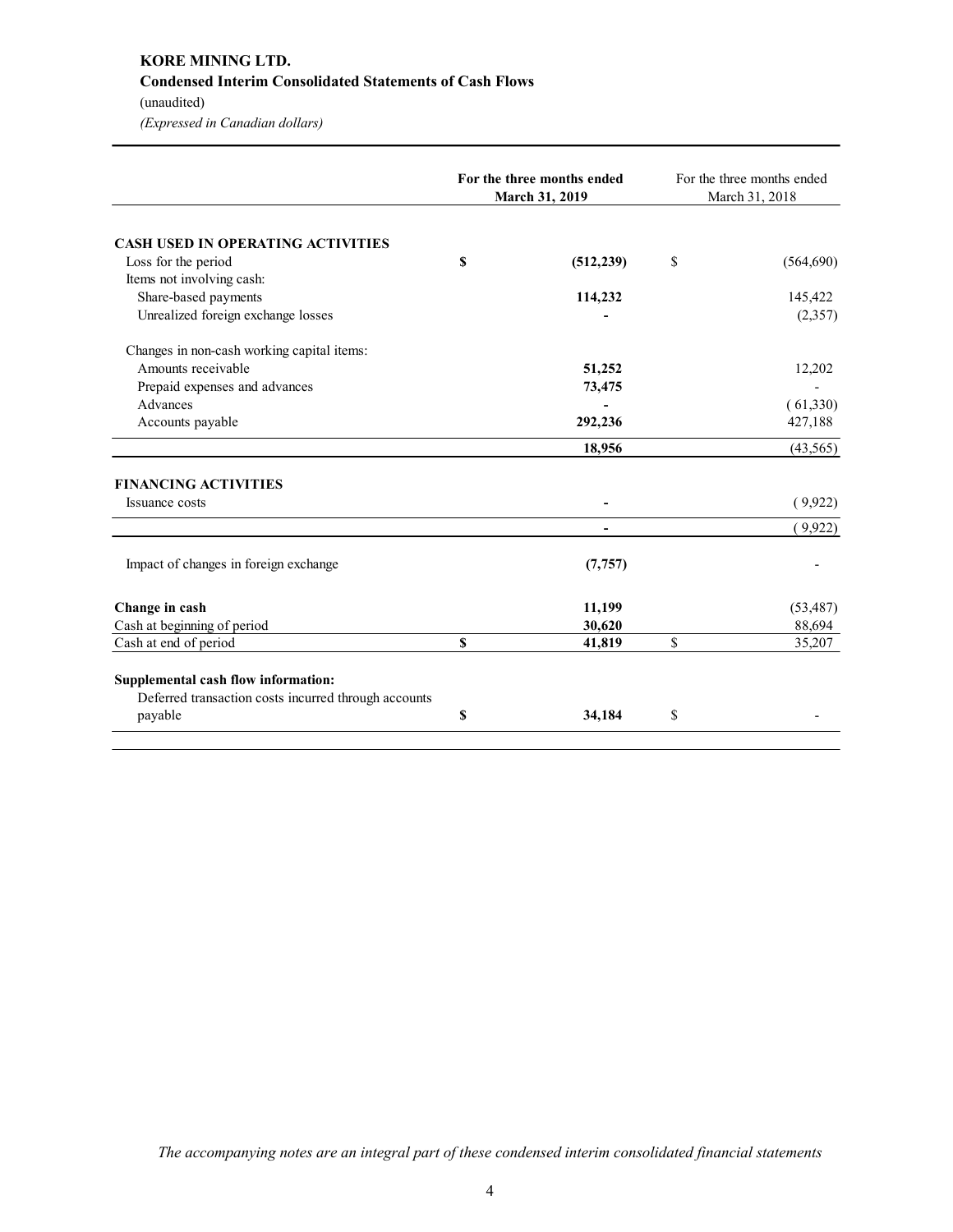# **KORE MINING LTD. Condensed Interim Consolidated Statements of Changes in Equity**

## (unaudited)

*(Expressed in Canadian dollars)*

|                                                | <b>Common Shares</b> |                          |                          |                 |               |                             |                     |
|------------------------------------------------|----------------------|--------------------------|--------------------------|-----------------|---------------|-----------------------------|---------------------|
|                                                |                      |                          |                          |                 |               | <b>Accumulated Other</b>    |                     |
|                                                |                      | Amount                   | <b>Warrants</b>          | <b>Reserves</b> | Deficit       | Comprehensive Income (Loss) | <b>Total Equity</b> |
|                                                | <b>Number</b>        |                          |                          |                 | S.            |                             |                     |
| <b>January 1, 2018</b>                         | 17,907,220           | 2,546,807                |                          |                 | (2,029,880)   | (41, 174)                   | 475,753             |
| Unit issuance costs                            |                      | (9,922)                  |                          |                 |               |                             | (9,922)             |
| Share-based payments                           |                      |                          | $\overline{\phantom{a}}$ | 145,422         |               |                             | 145,422             |
| Net loss for the period                        |                      |                          | $\overline{\phantom{a}}$ |                 | (564, 690)    |                             | (564, 690)          |
| Other comprehensive income (loss)              |                      |                          | $\overline{\phantom{a}}$ |                 |               | 12,894                      | 12,894              |
| March 31, 2018                                 | 17,907,220           | 2,536,885                | $\blacksquare$           | 145,422         | (2,594,570)   | (28, 280)                   | 59,457              |
| Units issued on private placements             | 3,900,000            | 2,025,000                | (75,000)                 |                 |               |                             | 1,950,000           |
| Units issued on settlement of convertible debt | 500,000              | 175,000                  | 75,000                   |                 |               |                             | 250,000             |
| Shares issued as finance cost                  | 180,000              | 63,000                   |                          |                 |               |                             | 63,000              |
| Unit issuance costs                            |                      | (278, 359)               | $\overline{\phantom{a}}$ | 33,911          |               |                             | (244, 448)          |
| Shares issued on exercise of options           | 800,000              | 503,101                  |                          | (145, 422)      |               |                             | 357,679             |
| Share-based payments                           |                      |                          | $\overline{\phantom{a}}$ | 307,828         |               |                             | 307,828             |
| Shares issued to shareholders of Eureka        | 5,301,005            | 1,855,352                |                          |                 |               |                             | 1,855,352           |
| Shares issued pursuant to RTO                  | 42,653,689           |                          |                          |                 |               |                             |                     |
| Net loss for the period                        |                      | $\overline{\phantom{a}}$ |                          | ۰               | (3,940,432)   |                             | (3,940,432)         |
| Other comprehensive income (loss)              |                      |                          |                          |                 |               | 38,587                      | 38,587              |
| December 31, 2018                              | 71,241,914           | 6,306,463                | 573,516                  | 341,739         | (6, 535, 002) | 10,307                      | 697,023             |
| Share-based payments                           |                      | $\overline{\phantom{a}}$ | $\overline{\phantom{a}}$ | 114,232         |               |                             | 114,232             |
| Net loss for the period                        |                      |                          |                          | $\blacksquare$  | (512, 239)    |                             | (512, 239)          |
| Other comprehensive income (loss)              |                      |                          |                          |                 |               | (22, 921)                   | (22, 921)           |
| March 31, 2019                                 | 71,241,914           | 6,306,463                | 573,516                  | 455,971         | (7,047,241)   | (12,614)                    | 276,095             |

*The accompanying notes are an integral part of these condensed interim consolidated financial statements*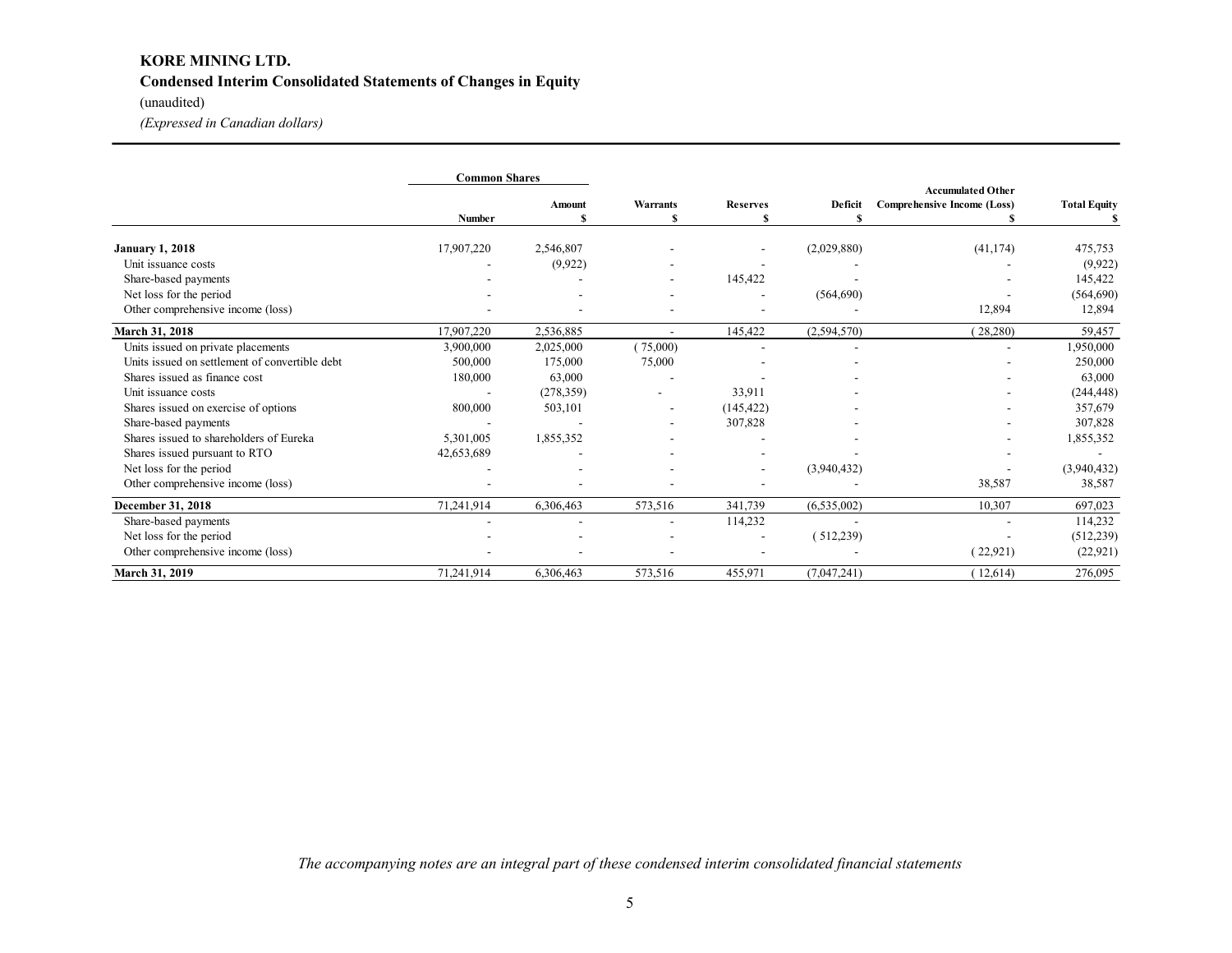## **1. NATURE OF OPERATIONS**

KORE Mining Ltd. (the "Company") is an exploration and development stage company that trades on the Toronto Stock Exchange Venture ("TSXV") under the symbol 'KORE'. The Company was formed through the amalgamation of Eureka Resources Inc. ("Eureka") and 1184938 BC Ltd (formerly Kore Mining Ltd.) ("Kore") in October 2018. The Company is focused on the development of its California gold projects, Imperial and Long Valley, as well as projects in British Columbia, Canada. The Company's head and registered office is located at Suite 2200, 885 West Georgia Street, Vancouver, British Columbia, V6C 3E8.

The Company is in the process of exploring and evaluating its mineral resource properties and has not yet determined whether these properties contain economically recoverable mineral reserves. The recoverability of the amounts capitalized to exploration and evaluation assets is ultimately dependent upon the existence of economically recoverable ore reserves and resources, securing and maintaining title and/or beneficial interest in the properties, obtaining necessary financing to continue to explore, evaluate and develop the properties, and upon future profitable production or proceeds from disposition of the exploration and evaluation assets. The amounts shown as exploration and evaluation assets represent costs incurred in acquiring the assets, and do not necessarily represent current or future fair values.

## **2. GOING CONCERN**

These consolidated financial statements have been prepared on the basis of accounting principles applicable to a going concern, which assumes that the Company will continue in operation for the foreseeable future and will be able to realize its assets and discharge its liabilities in the normal course of operations as they come due. In assessing whether the going concern assumption is appropriate, management takes into account all available information about the future, which is at least, but is not limited to, twelve months from the end of the reporting period.

As at March 31, 2019, the Company had a working capital deficit of \$1,365,718 (December 31, 2018 - \$925,770) (current assets less current liabilities) and has incurred losses since inception with a deficit of \$7,047,241 (December 31, 2018- \$6,535,002). For the three months ended March 31, 2019, the Company had a loss of \$512,239 (March 31, 2018 - \$564,690). Subsequent to March 31, 2019, the Company closed a financing for \$4,300,000 (Note 11). The Company's ability to continue to meet its obligations and carry out its planned exploration and development activities for at least the next twelve months is uncertain and dependent upon the continued financial support of its shareholders and on securing additional financing. There is, however, no assurance that any such initiatives will be sufficient and, as a result, there is significant doubt regarding the going concern assumption and, accordingly, the ultimate appropriateness of the use of accounting principles applicable to a going concern. These consolidated financial statements do not reflect the adjustments to the carrying values of assets and liabilities and the reported expenses and statement of financial position classifications that would be necessary if the Company were unable to realize its assets and settle its liabilities as a going concern in the normal course of operations for the foreseeable future. These adjustments could be material.

## **3. BASIS OF PRESENTATION**

These unaudited condensed interim consolidated financial statements have been prepared in accordance with International Financial Reporting Standards ("IFRS") as issued by the International Accounting Standards Board ("IASB") as applicable to interim financial reports, including International Accounting Standard 34, "Interim Financial Reporting". These financial statements should be read in conjunction with the annual financial statements for the year ended December 31, 2018, which have been prepared in accordance with IFRS. Except for the adoption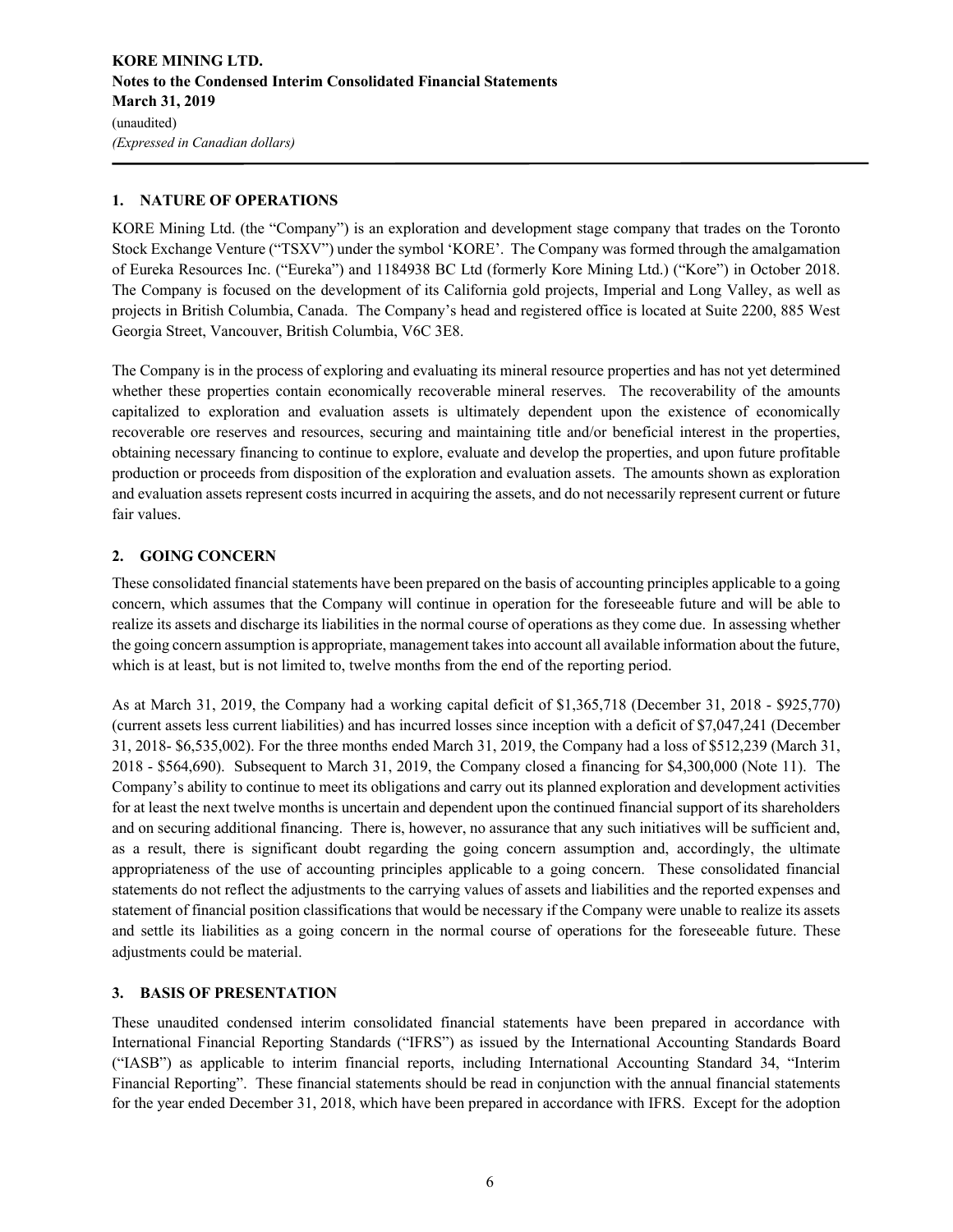of IFRS 16 on January 1, 2019, as detailed below, these condensed interim financial statements follow the same accounting policies and methods of their application as the most recent annual financial statements.

These unaudited condensed interim consolidated financial statements have been authorized for issue by the Board of Directors of the Company on May 28, 2019.

#### **Principles of Consolidation**

These consolidated financial statements include the accounts of the Company and its wholly owned subsidiaries as listed below. Control is defined as the exposure, or rights, to variable returns from involvement with an investee and the ability to affect those returns through power over the investee. Power over an investee exists when we have existing rights that give us the ability to direct the activities that significantly affect the investee's returns. The results and financial position of subsidiaries are included in the consolidated financial statement from the date that control commences until the date that control ceases.

These consolidated financial statements incorporate the accounts of the Company and the following material subsidiaries:

| Name of Subsidiary          | Incorporation | Percentage | Principal Activity                         |
|-----------------------------|---------------|------------|--------------------------------------------|
|                             | Jurisdiction  | Ownership  |                                            |
| Imperial USA Corp.          | Nevada, USA   | $100\%$    | Mineral Property Exploration & Development |
| Imperial Gold Corporation** | Nevada, USA   | $100\%$    | <b>Holding Company</b>                     |
| Kore USA Ltd.               | Nevada, USA   | $100\%$    | Mineral Property Exploration & Development |
| 1184938 BC Ltd.             | BC, Canada    | $100\%$    | <b>Holding Company</b>                     |
| Eureka Minerals (USA) Inc.  | Nevada, USA   | 100%       | Mineral Property Exploration & Development |

\*\* Incorporated on March 25, 2019

All intercompany balances and transactions have been eliminated on consolidation.

#### **Basis of measurement**

These consolidated financial statements have been prepared on a historical cost basis. The statements are presented in Canadian dollars unless otherwise noted.

#### **Significant judgments, estimates and assumptions**

The preparation of the Company's consolidated financial statements in conformity with IFRS requires management to make judgments, estimates and assumptions that affect the reported amounts of assets and liabilities and disclosures of contingent assets and liabilities at the date of the consolidated financial statements and the reported amounts of income and expenses during the reporting period. Estimates and assumptions are continually evaluated and are based on management's experience and other factors, including expectations of future events that are believed to be reasonable under the circumstances. Actual results could differ from these estimates.

#### *Critical Judgments*

The preparation of these consolidated financial statements requires the Company to make judgments regarding the going concern of the Company as discussed in Note 2.

The Company is also required to make significant judgments on the ongoing feasibility of exploration and evaluation assets, and whether there are indicators that the right to explore the specific area has expired or will be allowed to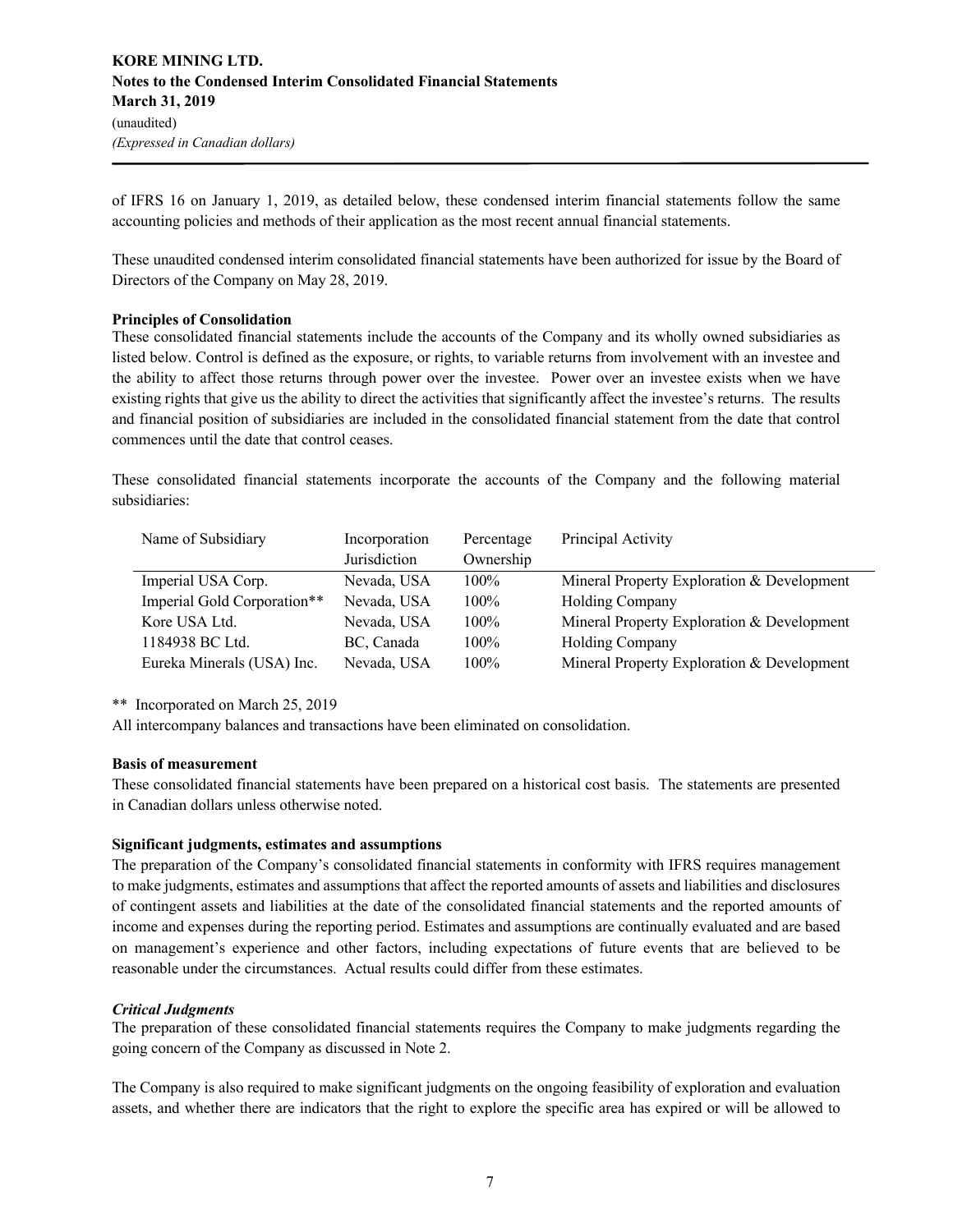expire, that further exploration and evaluation plans have changed, or whether development of a specific area is unlikely to recover existing exploration and evaluation costs. If any of these indicators are present, management would need to assess whether the exploration and evaluation property is impaired.

## **4. ADOPTION OF NEW ACCOUNTING STANDARD**

On January 1, 2019, the Company adopted IFRS 16 – Leases, which is a new standard to establish principles for recognition, measurement, presentation and disclosure of leases with an impact on lessee accounting. Adoption of this standard did not have a significant measurement or disclosure impact on the Company's unaudited condensed interim consolidated statements.

We completed our assessment of the adoption of IFRS 16 and determined that there were no quantitative impacts or any significant disclosure impacts as the Company does not have any significant leases.

## **5. ADVANCES AND PREPAID EXPENSES**

Advances and prepaids consist of amounts advanced or prepaid in anticipation of work to be completed in the future. As at March 31, 2019, advances and prepaids includes, \$322,496 related to marketing, \$38,404 for future conferences, \$23,144 related to insurance and \$4,036 related to other items.

## **6. MINERAL PROPERTIES**

A summary of the changes to mineral properties for the three months ended March 31, 2019 is as follows:

|                             | <b>Long Valley</b> |          | <b>FG Gold</b><br><b>Imperial</b> |         | <b>Gold Creek</b> |                          |                          |             |
|-----------------------------|--------------------|----------|-----------------------------------|---------|-------------------|--------------------------|--------------------------|-------------|
|                             |                    | USA      |                                   | USA     |                   | <b>Canada</b>            | Canada                   | Total       |
| Balance, December 31, 2018  |                    | 527.374  |                                   | 216.675 |                   | 370,607                  | 498.136                  | 1.612.792   |
| Foreign exchange adjustment |                    | (10.552) |                                   | (4.611) |                   | $\overline{\phantom{0}}$ | $\overline{\phantom{0}}$ | (15, 163)   |
| Balance, March 31, 2019     |                    | 516,822  |                                   | 212,064 |                   | 370,607                  | 498,136                  | \$1.597.629 |

## **Acquisition of Imperial project**

In March 2017, the Company purchased Imperial USA Corp. which owns the Imperial project located in California. In settlement of the purchase price, the Company paid US\$150,000. The remaining payments under the agreement comprise US\$1,000,000 payable upon the announcement of a revised Preliminary Economic Assessment (PEA) or similar report and US\$1,000,000 payable 30 days after the date that gold is poured from ore mined from the related properties.

The vendor retains a 1% net smelter return royalty ("NSR") on the property. The vendor has the option to receive shares in the Company in settlement of the remaining payments up to achieving a maximum 4.9% ownership interest in the Company, above which level further share consideration is at the option of the Company.

In addition, under the agreement, the Company has committed to incur US\$5 million in exploration and evaluation expenditures on the Imperial Project on or before the March 2022, the fifth anniversary of the date of the Imperial Purchase Agreement, of which US\$787,477 (\$1,011,776) has been incurred as of December 31, 2018. In the event that the Company does not incur these expenditures within this timeframe, the Company must then pay US\$1,000,000 to the vendor.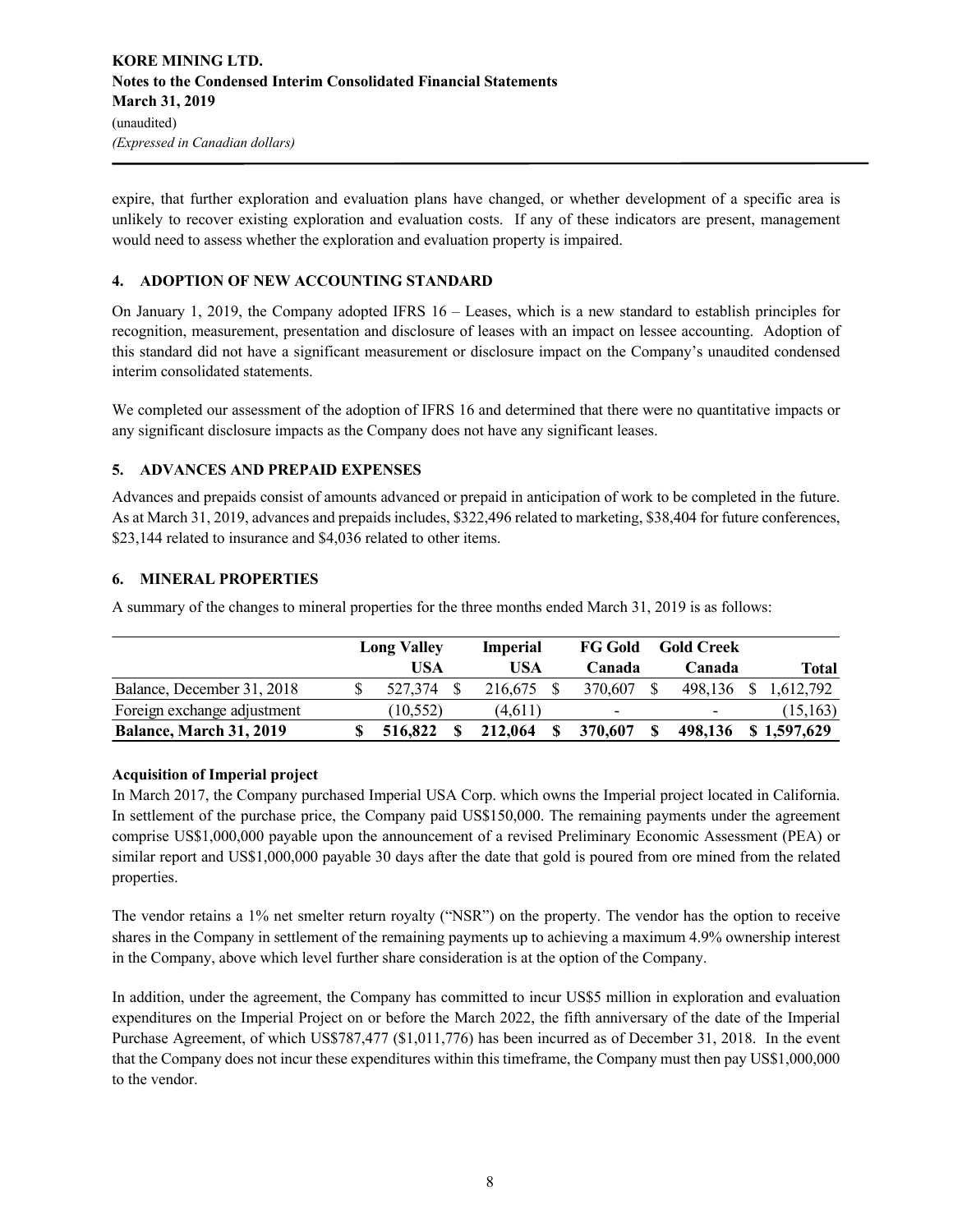## **KORE MINING LTD. Notes to the Condensed Interim Consolidated Financial Statements March 31, 2019** (unaudited) *(Expressed in Canadian dollars)*

In May 2019, the Company entered into a definitive agreements to issue a 1% NSR on the Imperial Project, including granting certain other rights for project financing future and current royalty transactions (Note 11).

#### **Acquisition of Long Valley project**

In March 2017 the Company purchased certain mining claims in the Long Valley area of California with an upfront payment of US\$350,000 to the vendor. The remaining payments under the agreement comprise US\$500,000 due 30 days after commencement of commercial production and US\$500,000 payable on the 12 month anniversary of the commencement of commercial production. A US\$25,000 deposit was paid to the vendor prior to execution of the purchase agreement, which will be applied to the final payment, unless forfeited in the event the agreement is terminated. The vendor has the option to receive shares in the Company in settlement of the remaining payments.

The vendor retained a net smelter return royalty on the claims ("the Seller NSR"). The Seller NSR provides for a royalty of 0.5% when the price of gold is under US\$1,400/oz, 1.0% when the price of gold is between US\$1,401 to US\$1,600/oz and 2.0% when the price of gold is above US\$1,600/oz. The Company has the option to purchase back 1% of the royalty when the price of gold is above US\$1,600/oz for US\$2 million if purchased prior to the announcement of a feasibility study or for US\$4 million if repurchased prior to commencement of commercial production. In addition, there is a further 1% NSR payable to another third party.

#### **Acquisition of FG Gold project**

Pursuant to the amalgamation with Eureka, the Company acquired a 100% interest in certain claims comprising the FG Gold project located in the Cariboo Mining Division, British Columbia, Canada. The project is subject to a 3% NSR which becomes payable after the capital required to bring the property into commercial production is recovered from production. The NSR is limited to a maximum of \$2,600,000 with an allowance for the change in the Consumer Price Index from September 1989 to the date the royalty becomes payable.

## **Acquisition Gold Creek project**

Pursuant to the amalgamation with Eureka, the Company acquired a 100% interest in the Gold Creek project, located in the Cariboo Mining Division, British Columbia, Canada. The project is subject to a 1% NSR of which the Company may purchase 50% (being 0.5%) for \$1,000,000.

 **For the three months ended**  For the three months ended **March 31, 2019** March 31, 2018 **Permitting**  153,982 Claim maintenance **-** 3,689 Assay and sampling **9,405**  $\qquad$  9,405 Engineering, metallurgy and geotechnical **1,846** 59,991 Geographic information system **1,530** 4,235 Travel **7,640** - **\$ 22,984** \$ 221,897

Details of the exploration and evaluation expenses incurred are as follows: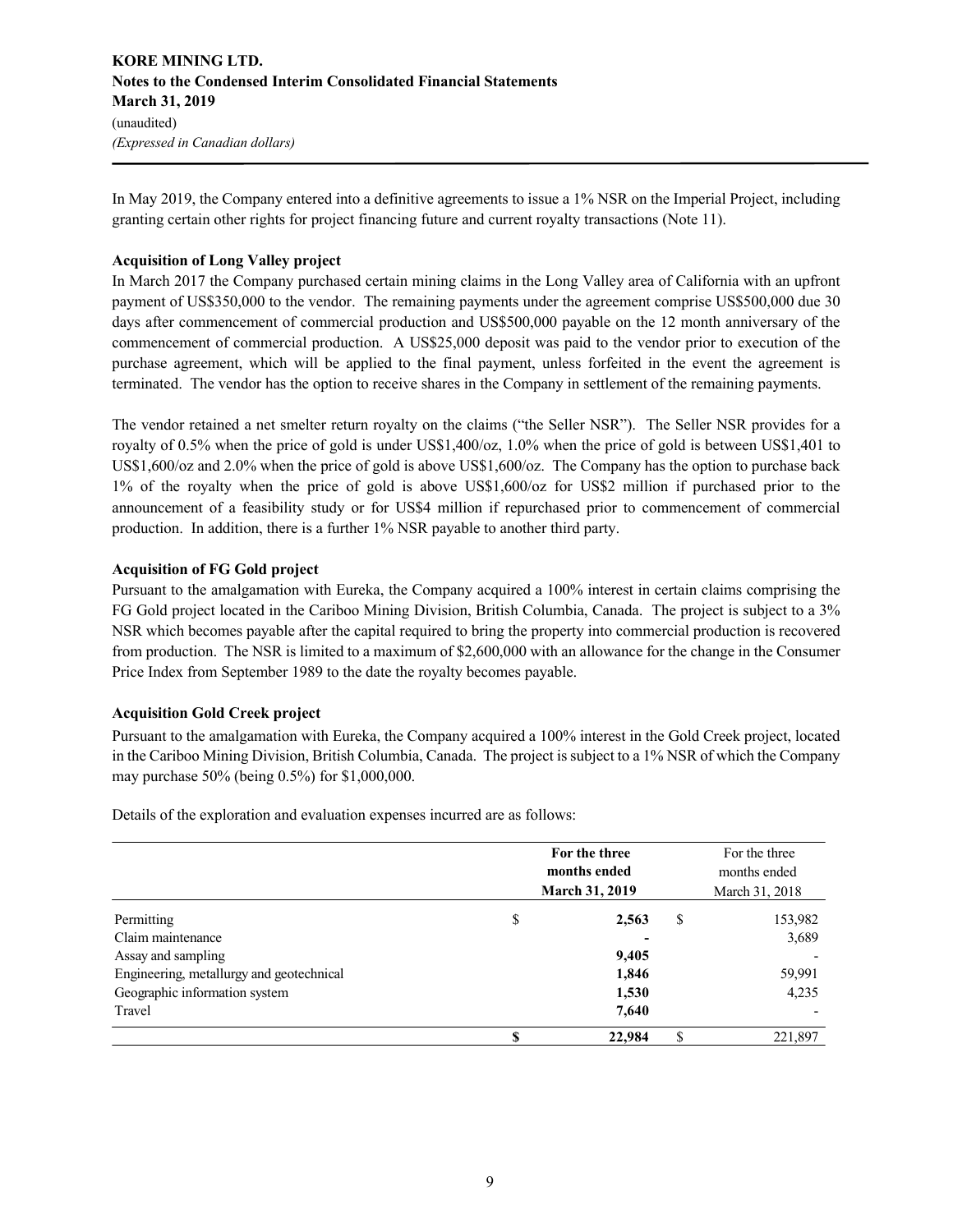#### **7. SHARE CAPITAL**

#### **Authorized**

Unlimited number of common shares with no par value.

#### **Shares Issued**

There were no share transactions during the three month period ended March 31, 2018 and 2019.

Subsequent to March 31, 2019, the Company completed a financing for the issuance of 7,200,000 common shares of the Company (Note 11).

#### **Stock Options**

Pursuant to a stock option plan (the "Plan") for directors, officers, employees and consultants, the Company may reserve a maximum of 10% of the issued and outstanding listed common shares, with the exercise price to be determined on the date of issuance of the options. The term of options granted under the plan may not exceed five years and such options vest at terms to be determined by the board of directors at the time of the grant, but the exercise price shall not be less than the price determined by the policies of the stock exchange on which the Company's common shares are then listed.

A summary of stock option activity for the three months ended March 31, 2019

|                                               |                          | Weighted average exercise |
|-----------------------------------------------|--------------------------|---------------------------|
|                                               | <b>Number of options</b> | price                     |
| <b>Outstanding options, December 31, 2018</b> | 1,935,000                | 0.58                      |
| Granted                                       | 3,000,000                | 0.14                      |
| Expired                                       | (260,000)                | 1.07                      |
| Outstanding options, March 31, 2019           | 4,675,000                | 0.26<br>S                 |

As at March 31, 2019, the following stock options were outstanding:

|                    | <b>Number of options</b> | <b>Number of options</b> |                      |
|--------------------|--------------------------|--------------------------|----------------------|
| <b>Expiry date</b> | outstanding              |                          | <b>Exerice price</b> |
| November 1, 2021   | 300,000                  | 300,000                  | 0.50                 |
| November 1, 2023   | 1,375,000                | 1,375,000                | 0.50                 |
| January 13, 2024   | 2,500,000                | 833,333                  | 0.14                 |
| January 13, 2024   | 500,000                  | 500,000                  | 0.14                 |
|                    | 4,675,000                | 3,008,333                |                      |

Subsequent to March 31, 2019, the Company granted 150,000 stock options with an exercise price of \$0.25 and a term of five years and 125,000 options with an exercise price of \$0.50 expired unexercised.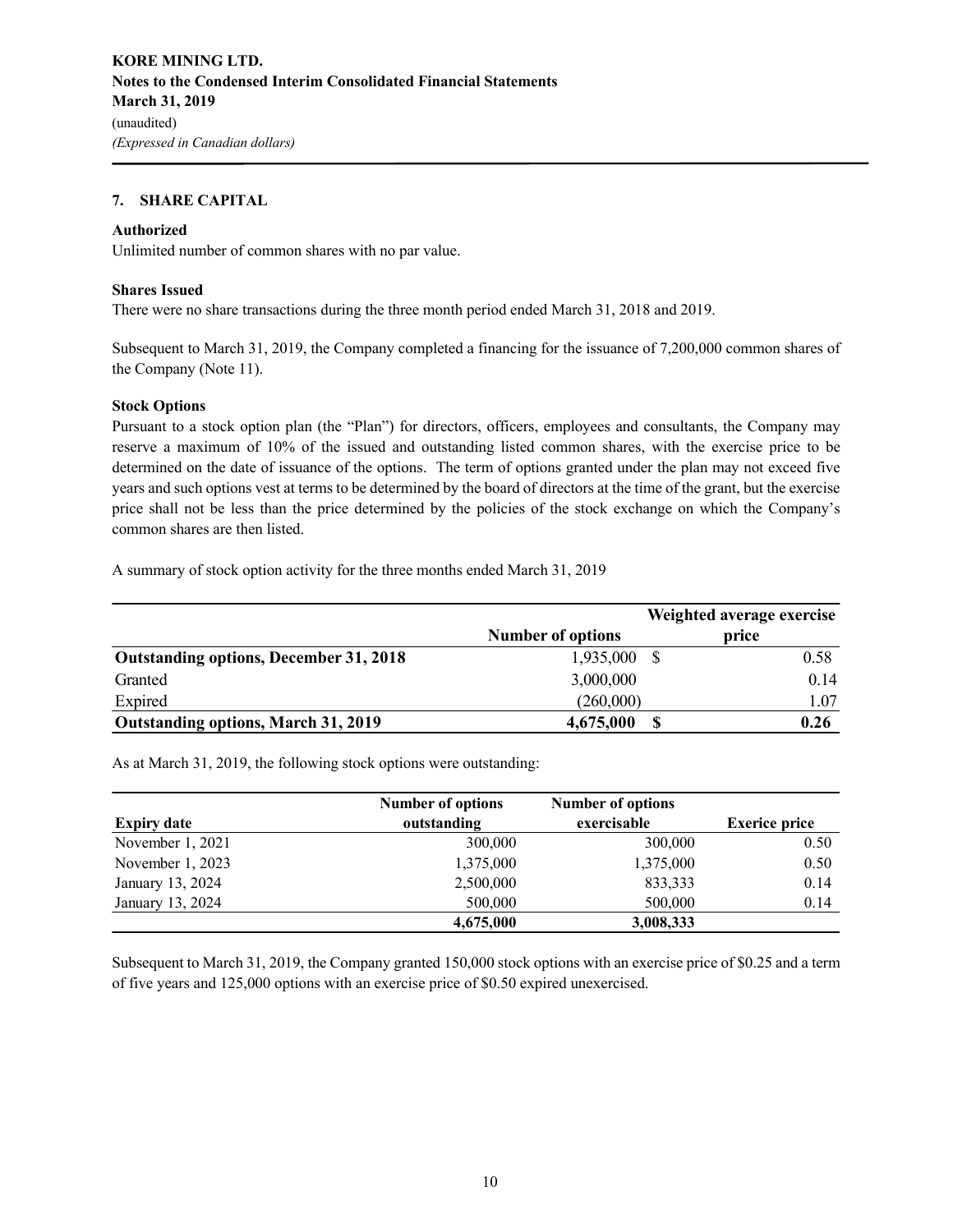#### **Warrants**

A summary of warrant activity for the three months ended March 31, 2019:

|                                                |                           | Weighted average exercise |      |  |
|------------------------------------------------|---------------------------|---------------------------|------|--|
|                                                | <b>Number of warrants</b> | price                     |      |  |
| <b>Outstanding warrants, December 31, 2018</b> | 2,966,605 \$              |                           | 0.83 |  |
| Issued                                         | $\overline{\phantom{0}}$  |                           |      |  |
| Outstanding warrants, March 31, 2019           | 2,966,605                 |                           | 0.83 |  |

As at March 31, 2019, the following warrants were outstanding:

|                    | <b>Number of warrants</b> |                      |
|--------------------|---------------------------|----------------------|
| <b>Expiry date</b> | outstanding               | <b>Exerice price</b> |
| May 31, 2019       | 335,772                   | 1.50<br>- \$         |
| May 31, 2019**     | 1,333                     | 0.90                 |
| June 10, 2020      | 121,500                   | 1.25                 |
| October 21, 2020   | 308,000                   | 0.50                 |
| October 21, 2020   | 2,200,000                 | 0.75                 |
|                    | 2,966,605                 |                      |

\*\*Warrants are convertible into units consisting of one common share and one half warrant; each whole warrant entitles the holder to acquire one additional common share at an exercise price of \$1.50 until May 31, 2019.

#### **Share-based compensation**

In January 2019, the Company granted 2,500,000 stock options to directors and officers which entitle the holders to purchase one common share per option at an exercise price of \$0.14 until January 13, 2024 which vest one-third on grant and one-third annually through January 13, 2021. The fair value of the stock options of \$193,083 or \$0.08 per option was determined using the Black Scholes option valuation model and \$79,332 was recognized as share-based payments expense in relation to the vesting of options for the three months ended March 31, 2019.

In January 2019, the Company granted 500,000 stock options to an advisor which entitle the holder to purchase one common share per option at an exercise price of \$0.14 until January 13, 2024 which were vested on grant. The fair value of the stock options of \$34,900 or \$0.07 per option was determined using the Black Scholes option valuation model.

Share-based compensation was determined using the following weighted average assumptions:

|                         | <b>March 31, 2019</b> |
|-------------------------|-----------------------|
| Risk free interest rate | $1.9\%$               |
| Expected life           | 3.7                   |
| Annualized volatility   | 75%                   |
| Dividend rate           | $\Omega$ %            |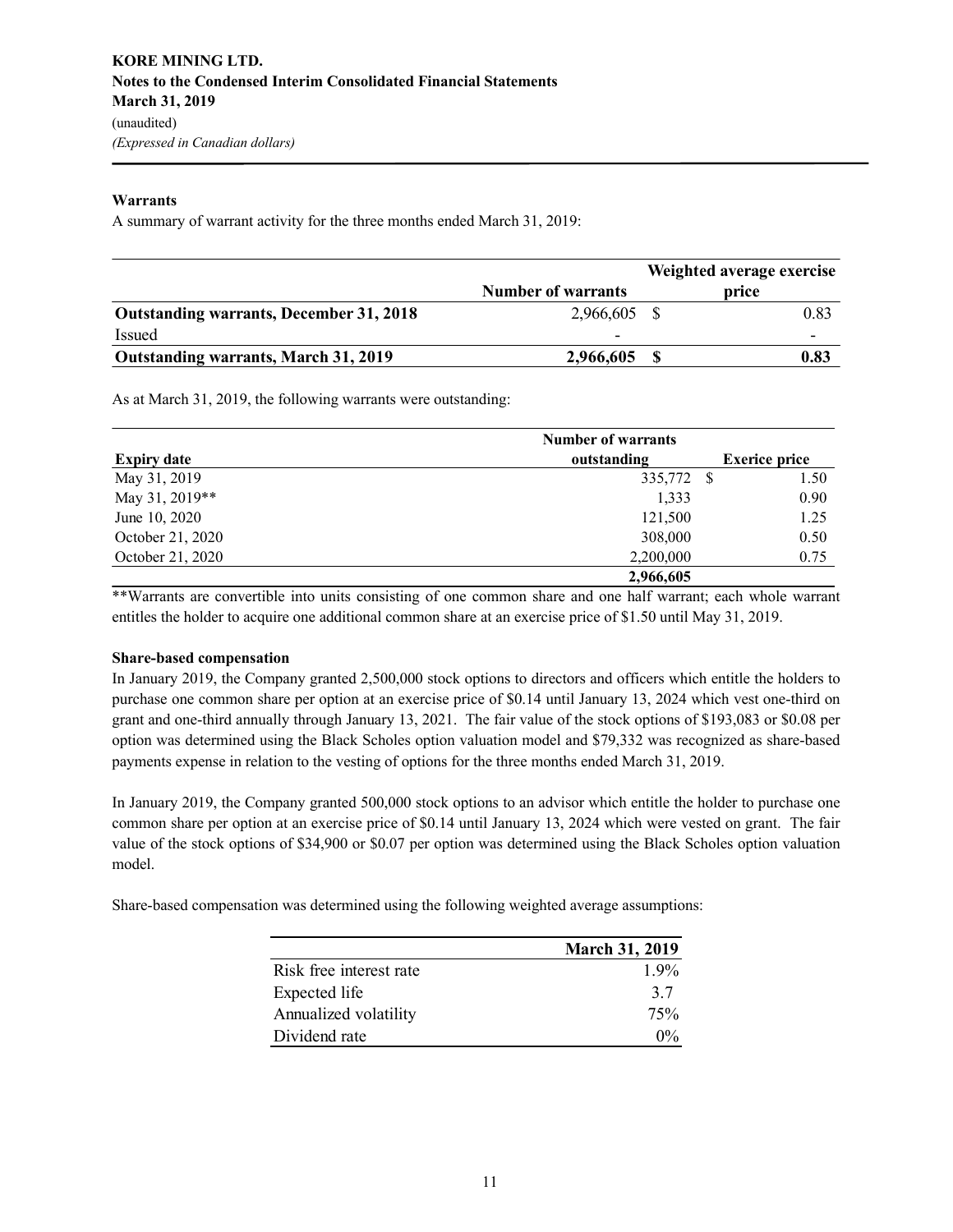## **8. RELATED PARTY TRANSACTIONS AND BALANCES**

#### **Related party transactions**

During the three month period ended March 31, 2019, the related party transactions (excluding key management compensation) were as follows:

a) A company owned by a relative of a director and officer provided marketing consulting services of \$14,250 (March 31, 2018- \$10,500) for the three months ending March 31, 2019.

b) Amounts owing to related parties are unsecured, non-interest bearing and due on demand. As at March 31, 2019, \$899,100 (December 31, 2018 - \$635,746) is due to related parties.

#### **Key management compensation**

Key management are those personnel having the authority and responsibility for planning, directing and controlling the Company and include the Chairman, President & Chief Executive Officer, Chief Financial Officer and Directors. For the three months ended March 31, 2019, total key management compensation was \$208,332, which includes management fees and salaries of \$129,000 and share-based compensation of \$79,332.

#### **9. FINANCIAL INSTRUMENTS**

#### **Financial Risk Management**

The Company may be exposed to risks of varying degrees of significance which could affect its ability to achieve its strategic objectives. The main objectives of the Company's risk management processes are to ensure that risks are properly identified and that the capital base is adequate in relation to those risks. The principal risks to which the Company is exposed are described below (See Note 2).

#### **a. Credit risk**

Credit risk is the risk of potential loss to the Company if a counterparty to a financial instrument fails to meet its contractual obligations. The Company's credit risk is primarily attributable to its cash.

The Company has assessed its exposure to credit risk on its cash and has determined that such risk is minimal. The majority of the Company's cash is held with reputable financial institutions in Canada.

#### **b. Liquidity risk**

Liquidity risk is the risk that the Company is not able to meet its financial obligations as they fall due. As at December 31, 2018, the Company had a working capital deficit of \$1,365,718, and it does not have any long term monetary liabilities. The Company will seek additional financing through debt or equity offerings, but there can be no assurance that such financing will be available on terms acceptable to the Company or at all. The Company's approach to managing liquidity risk is to ensure that it will have sufficient liquidity to meet liabilities when they fall due. As at March 31, 2019, the Company had cash of \$41,819 to settle current liabilities of \$1,803,932. Subsequent to March 31, 2019, the Company completed additional financing (Note 11). The Company's financial liabilities have contractual maturities of 30 days or are due on demand and are subject to normal trade terms. See Note 2.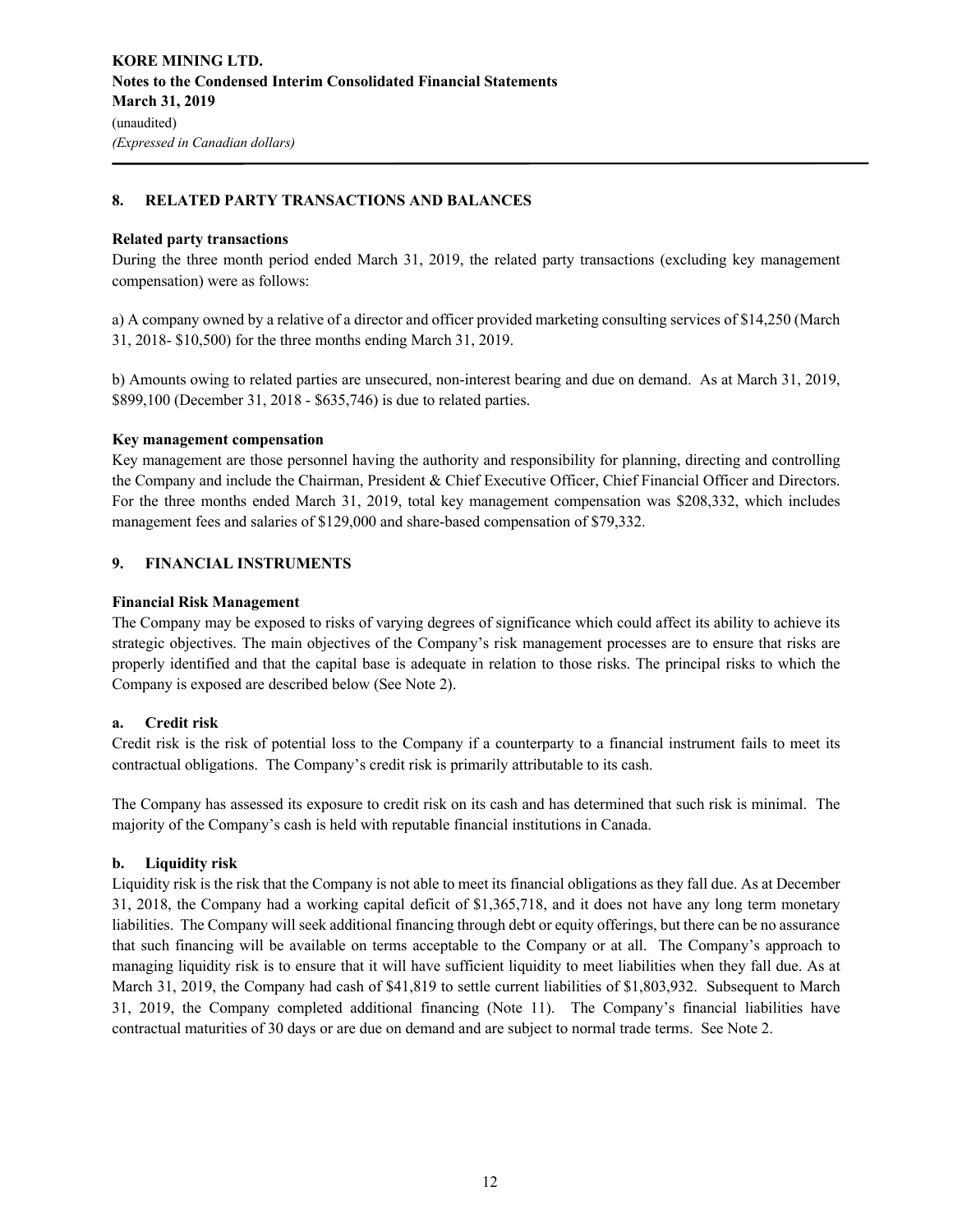## **KORE MINING LTD. Notes to the Condensed Interim Consolidated Financial Statements March 31, 2019** (unaudited) *(Expressed in Canadian dollars)*

## **c. Interest rate risk**

Interest rate risk is the risk arising from the effect of changes in prevailing interest rates on the Company's financial instruments. The Company holds its cash and cash equivalents on which it earns variable rates of interest, and may therefore be subject to a certain amount of risk, though this risk is considered by management to be immaterial.

## **d. Foreign currency risk**

Foreign currency risk is the risk that the fair value of, or future cash flows from, the Company's financial instruments will fluctuate because of changes in foreign exchange rates. The Company maintains its cash reserves in Canadian and United States dollars. The portion of the Company's funds held in US dollars are subject to fluctuations in foreign exchange rates.

At March 31, 2019, the Company has certain monetary items denominated in United States dollars. Based on these net exposures, a 10% appreciation or depreciation of the Canadian dollar against the United States dollar would result in an increase or decrease of \$2,500 in the Company's net loss.

## **Fair Values**

The carrying values of cash, deposits and other receivables and trade and other accounts payable approximate fair values due to their short-term to maturity nature or the ability to readily convert to cash.

## **10. SEGMENTED INFORMATION**

The Company operates in one reportable operating segment, being the acquisition, exploration, and development of exploration and evaluation properties in the United States and Canada. The following table shows the geographic breakdown of the Company's non-current assets:

|                           |        | <b>December 31, 2018</b> |            |         |       |           |  |
|---------------------------|--------|--------------------------|------------|---------|-------|-----------|--|
|                           | `anada |                          | <b>USA</b> |         | Total |           |  |
| <b>Mineral properties</b> |        | 868,743                  |            | 744,049 |       | 1,612,792 |  |

|                           | <b>March 31, 2019</b> |         |            |         |       |           |
|---------------------------|-----------------------|---------|------------|---------|-------|-----------|
|                           | `anada                |         | TTC<br>JSA |         | Total |           |
| <b>Mineral properties</b> |                       | 868,743 | m<br>۱Ŀ    | 728,886 |       | 1,597,629 |

# **11. SUBSEQUENT EVENT**

In May 2019, the Company closed an investment by Macquarie Bank Ltd and its affiliates (collectively, "Macquarie") and has increased total proceeds to the Company to \$4,300,000. The Company will issue a total of 7.200,000 common shares at a price of \$0.25 per common share. As at March 31, 2019, the Company had \$34,184 of deferred costs relating to this transaction.

As part of the investment by Macquarie, Macquarie will subscribe for 6,000,000 common shares and acquire 1% NSR royalty (the "Macquarie Royalty") on the Imperial Project (Note 6) for a total cost of \$4,000,000. The agreement provides for certain rights for Macquarie to provide project development financing, rights of refusal and offer on additional royalty issuances and sales, and prescribes the proceeds to be used primarily to advance permitting of the Imperial Project. The Company maintains a right to buy back the Macquarie Royalty on the following terms: i) within 6 months of the closing date for the Macquarie Royalty, if the Company is acquired at a price of no less than \$0.75